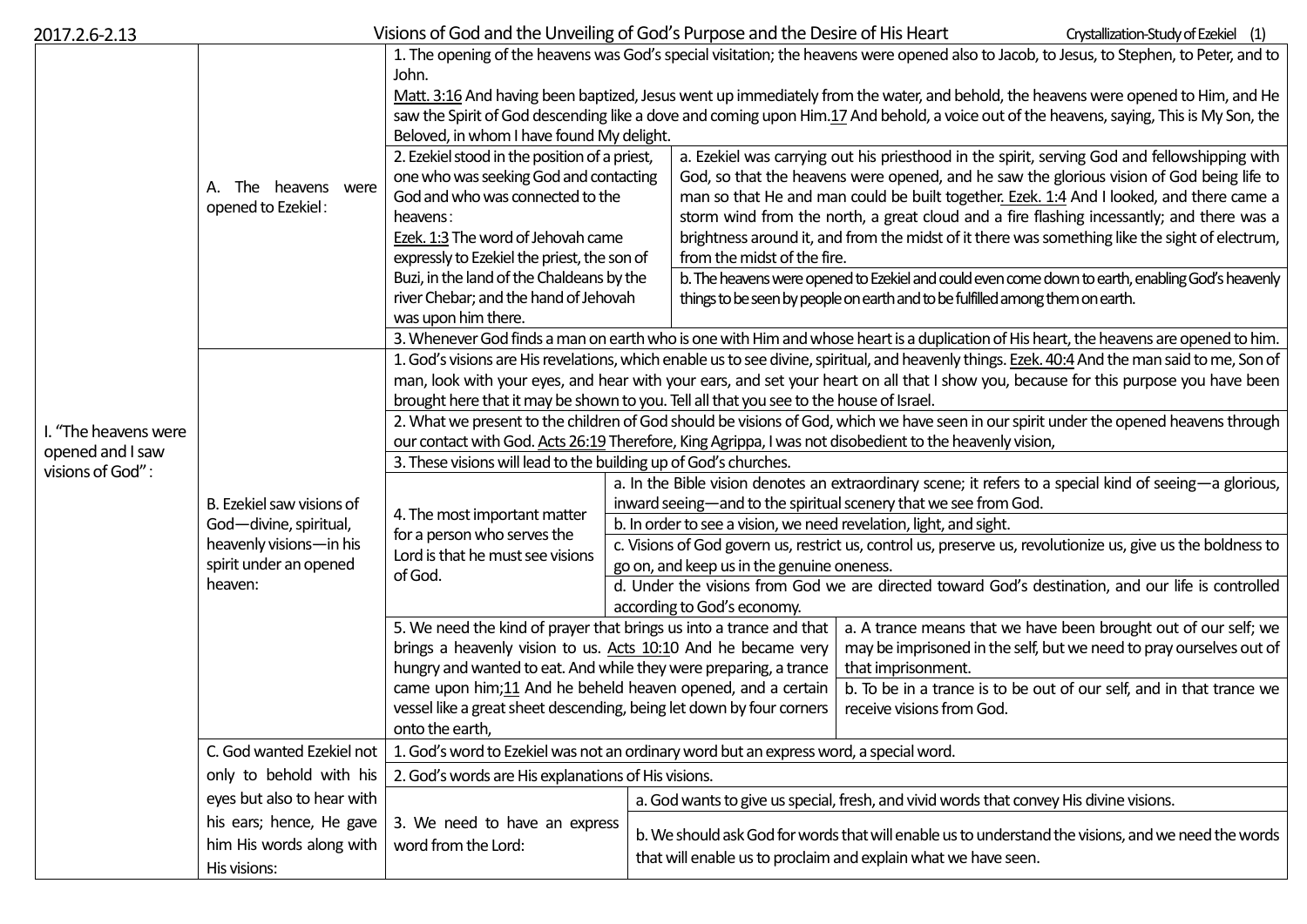| follows His speaking; thus,<br>2. God's hand upon man is for leading and directing man and for causing man to take action.<br>the hand of Jehovah was<br>3. May we all have an opened heaven, see God's visions, receive God's words, and have God's leading and directing hand upon us to meet<br>upon Ezekiel:<br>God's need. Psm. 33:9 For He spoke, and it was; He commanded, and it stood.<br>A. The biblical term that<br>1. The Triune God's economy was made according to His good pleasure, and His good pleasure comes out of His heart's desire. |                                                                                                                                                                          |  |  |  |  |  |
|-------------------------------------------------------------------------------------------------------------------------------------------------------------------------------------------------------------------------------------------------------------------------------------------------------------------------------------------------------------------------------------------------------------------------------------------------------------------------------------------------------------------------------------------------------------|--------------------------------------------------------------------------------------------------------------------------------------------------------------------------|--|--|--|--|--|
|                                                                                                                                                                                                                                                                                                                                                                                                                                                                                                                                                             |                                                                                                                                                                          |  |  |  |  |  |
|                                                                                                                                                                                                                                                                                                                                                                                                                                                                                                                                                             |                                                                                                                                                                          |  |  |  |  |  |
|                                                                                                                                                                                                                                                                                                                                                                                                                                                                                                                                                             |                                                                                                                                                                          |  |  |  |  |  |
|                                                                                                                                                                                                                                                                                                                                                                                                                                                                                                                                                             |                                                                                                                                                                          |  |  |  |  |  |
| refers to the desire of<br>2. Out of the desire of God's heart, His good pleasure, is God's purpose, and out of this purpose is His economy.                                                                                                                                                                                                                                                                                                                                                                                                                |                                                                                                                                                                          |  |  |  |  |  |
| God's heart is the good<br>3. Our inward joy is an indication that God is operating in us for His good pleasure and that we are living and walking according to His good                                                                                                                                                                                                                                                                                                                                                                                    |                                                                                                                                                                          |  |  |  |  |  |
| pleasure of His will; the<br>pleasure, the desire of His heart.                                                                                                                                                                                                                                                                                                                                                                                                                                                                                             |                                                                                                                                                                          |  |  |  |  |  |
| good pleasure of God's                                                                                                                                                                                                                                                                                                                                                                                                                                                                                                                                      |                                                                                                                                                                          |  |  |  |  |  |
| will is the desire of God's                                                                                                                                                                                                                                                                                                                                                                                                                                                                                                                                 |                                                                                                                                                                          |  |  |  |  |  |
| heart:                                                                                                                                                                                                                                                                                                                                                                                                                                                                                                                                                      |                                                                                                                                                                          |  |  |  |  |  |
| B. Ezekiel 1 unveils God's desire to be expressed in His Son. Heb. 1:3 Who, being the effulgence of His glory and the impress of His substance and upholding and bearing                                                                                                                                                                                                                                                                                                                                                                                    |                                                                                                                                                                          |  |  |  |  |  |
| all things by the word of His power, having made purification of sins, sat down on the right hand of the Majesty on high;                                                                                                                                                                                                                                                                                                                                                                                                                                   |                                                                                                                                                                          |  |  |  |  |  |
|                                                                                                                                                                                                                                                                                                                                                                                                                                                                                                                                                             | C. The One signified by the glowing electrum, the Lamb-God, dwells within us as a priceless treasure for His expression. 2 Cor. 4:7 But we have this treasure in earthen |  |  |  |  |  |
|                                                                                                                                                                                                                                                                                                                                                                                                                                                                                                                                                             | vessels that the excellency of the power may be of God and not out of us.                                                                                                |  |  |  |  |  |
| D. The four faces of the<br>1. The four living creatures signify a corporate entity, the corporate Christ- the corporate expression of God; when God gains such a<br>II. Ezekiel 1 unveils to                                                                                                                                                                                                                                                                                                                                                               |                                                                                                                                                                          |  |  |  |  |  |
| four living creatures<br>corporate expression, His purpose will be accomplished.<br>us the desire of                                                                                                                                                                                                                                                                                                                                                                                                                                                        |                                                                                                                                                                          |  |  |  |  |  |
| signify the complete and<br>God's heart and the                                                                                                                                                                                                                                                                                                                                                                                                                                                                                                             | 2. The vision in Ezekiel 1 shows us that we need to be corporate and that we need to be in coordination.                                                                 |  |  |  |  |  |
| adequate expression of<br>purpose that He                                                                                                                                                                                                                                                                                                                                                                                                                                                                                                                   |                                                                                                                                                                          |  |  |  |  |  |
| Christ:<br>wants to accomplish:                                                                                                                                                                                                                                                                                                                                                                                                                                                                                                                             |                                                                                                                                                                          |  |  |  |  |  |
| E. "Upon the likeness of<br>1. The One on the throne looks like a man, yet with Him is the likeness of the glory of Jehovah (v. 28), indicating that the One sitting on the<br>Eph. 1:5                                                                                                                                                                                                                                                                                                                                                                     |                                                                                                                                                                          |  |  |  |  |  |
| the throne was One in<br>Predestinating us                                                                                                                                                                                                                                                                                                                                                                                                                                                                                                                  | throne is both God and man; this is Jesus Christ, the God-man, the mingling of God and man.                                                                              |  |  |  |  |  |
| appearance like a man":<br>unto sonship                                                                                                                                                                                                                                                                                                                                                                                                                                                                                                                     | 2. As revealed in the Bible, God's mysterious intention in His relationship with man is to mingle Himself with man and thereby to become                                 |  |  |  |  |  |
| Ezek. 1:26 And above the<br>through Jesus Christ                                                                                                                                                                                                                                                                                                                                                                                                                                                                                                            | the same as man and make man the same as He is in life, in nature, and in expression but not in the Godhead.                                                             |  |  |  |  |  |
| expanse that was over<br>to Himself, according                                                                                                                                                                                                                                                                                                                                                                                                                                                                                                              |                                                                                                                                                                          |  |  |  |  |  |
| their heads was the<br>to the good pleasure                                                                                                                                                                                                                                                                                                                                                                                                                                                                                                                 |                                                                                                                                                                          |  |  |  |  |  |
| likeness of a throne, like<br>of His will,                                                                                                                                                                                                                                                                                                                                                                                                                                                                                                                  | 3. The One on the throne and the four living creatures both have the appearance of a man, indicating that the four living creatures on earth                             |  |  |  |  |  |
| the appearance of a                                                                                                                                                                                                                                                                                                                                                                                                                                                                                                                                         | are the expression of the One on the throne; this is the manifestation of God in humanity.                                                                               |  |  |  |  |  |
| sapphire stone; and upon<br>the likeness of the throne                                                                                                                                                                                                                                                                                                                                                                                                                                                                                                      | Ezek 1:5 And from the midst of it there came the likeness of four living creatures. And this was their appearance: They had the likeness of                              |  |  |  |  |  |
| a man.                                                                                                                                                                                                                                                                                                                                                                                                                                                                                                                                                      |                                                                                                                                                                          |  |  |  |  |  |
| was One in appearance<br>like a man, above it.                                                                                                                                                                                                                                                                                                                                                                                                                                                                                                              |                                                                                                                                                                          |  |  |  |  |  |
| F. The Bible as a whole, and the book of Ezekiel as a miniature of the   1. God's goal is that His redeemed and regenerated people into whom He is working Himself                                                                                                                                                                                                                                                                                                                                                                                          |                                                                                                                                                                          |  |  |  |  |  |
| in Christ will be mingled with Him as one entity and be built together in Him to be His eternal<br>Bible, reveal that God's eternal intention is to dispense Himself into His                                                                                                                                                                                                                                                                                                                                                                               |                                                                                                                                                                          |  |  |  |  |  |
| chosen people, making them the same as He is in His life, His nature,<br>habitation, the New Jerusalem.                                                                                                                                                                                                                                                                                                                                                                                                                                                     |                                                                                                                                                                          |  |  |  |  |  |
| and His image but not in the Godhead: Eph. 3:15 Of whom every family                                                                                                                                                                                                                                                                                                                                                                                                                                                                                        |                                                                                                                                                                          |  |  |  |  |  |
| in the heavens and on earth is named, 16 That He would grant you,                                                                                                                                                                                                                                                                                                                                                                                                                                                                                           | 2. This is the central point of the revelation of the Bible and also of the visions presented<br>in the book of Ezekiel.                                                 |  |  |  |  |  |
| according to the riches of His glory, to be strengthened with power                                                                                                                                                                                                                                                                                                                                                                                                                                                                                         |                                                                                                                                                                          |  |  |  |  |  |
| through His Spirit into the dinner man,                                                                                                                                                                                                                                                                                                                                                                                                                                                                                                                     |                                                                                                                                                                          |  |  |  |  |  |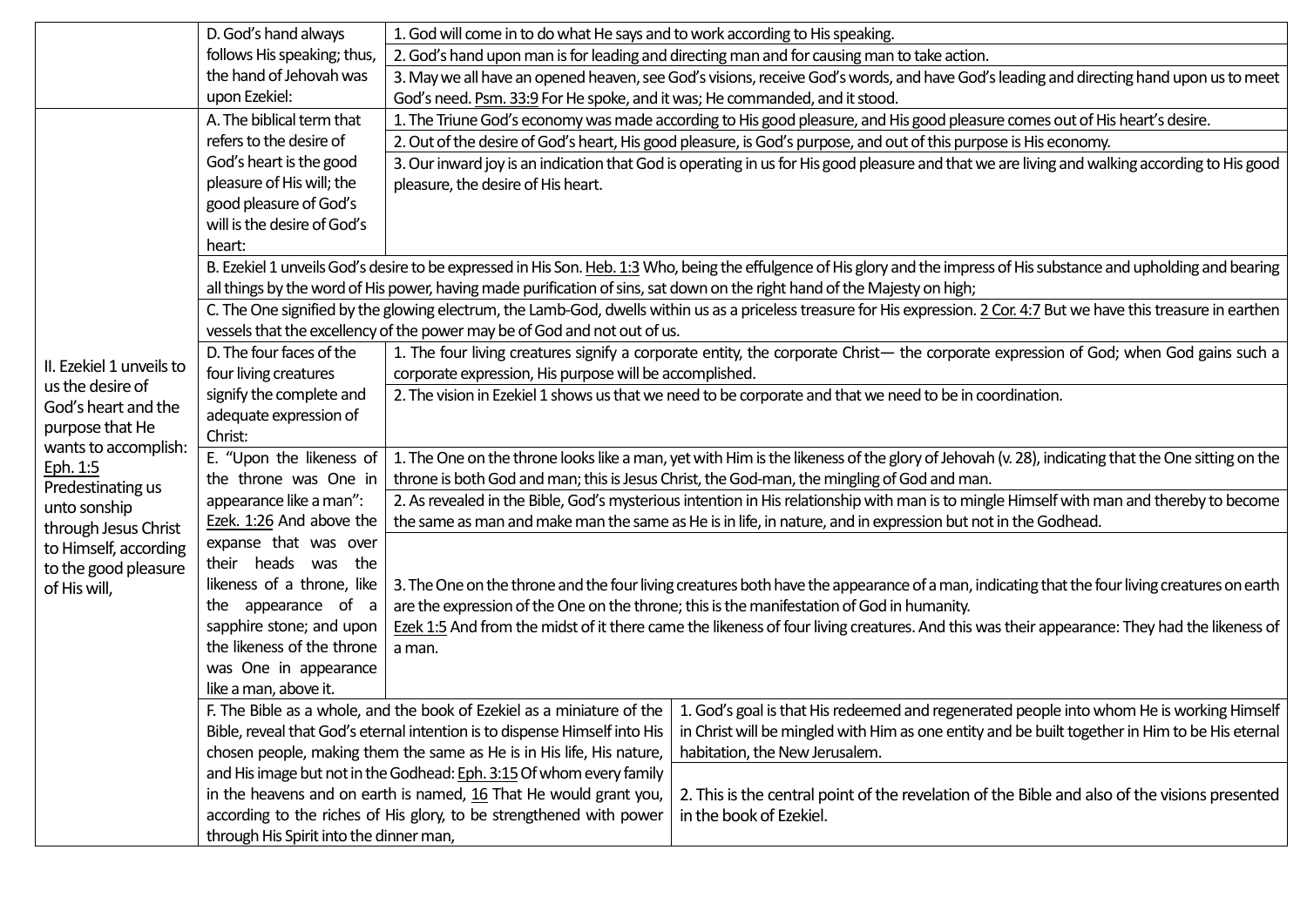Experience: (1) The opening of the heavens is God's special visitation. Whenever people on earth are one with God, the heavens will be opened to them. In the land of captivity there was a man, Ezekiel, who was mature and who was one with God, and the heavens were opened to him. Today the principle is the same. We need the heavens to be opened to us, but in order for the heavens to be opened in our experience, we need to be Ezekiels. If we are today's Ezekiels, we will have an open heaven.

After the earth had been occupied by Satan and the people on earth had been damaged by Satan, God could not come to earth, and the heavens, where God is, could not be opened to the people on earth. This was the situation at Ezekiel's time.… However, among those in captivity, there was a priest who was seeking God and contacting Him and who was connected to the heavens. The heavens could therefore be opened to him and even come down to the earth, enabling God's heavenly things to be seen by people on earth and to be fulfilled among them on earth. This was truly a great matter.

The most important matter for a person who serves the Lord is that he must have a vision. Everyone who serves the Lord must be a person with a vision. Not all the brothers and sisters will have a vision directly from the Lord; some of them will see a vision indirectly through the help of others.

Business life model:As a business person, you need to see the vision of God about Christ and the church. You need to be controlled by the vision. At the time of the Old Testament, when the people of Israel lived according to their vision, God's presence and blessings were with them. But when they forgot their vision and behave selfishly, the existence of God disappeared and they fell into a miserable situation of captivity. It was not because the surrounding countries were strong that caused them to fall into captivity. It was because their interior was depraved.

Proverbs 29:18Where there is no vision, the people cast off restraint; But happy is he who keeps the law.

In the New Testament, the principle is the same because you are theGod's chosen one. If you do not have a heavenly vision and pursue money, status, honor, and et cetera like the worldly people, you will become Satan's slave before you know it and fall into the life of darkness that has no testimony. In this case, your business life will have not much blessing. But in business life, if you live with a vision, you will experience Christ for the building of the church and your business life will surly be blessed. When you experience God as light and work under the light, you will notice many things that people do not. Because God is light, and there is no darkness in Him. Train yourself to utilize your spirit and put your mind on spirit when carrying out your work. Pray frequently with short prayers like the ones below: a) Lord, I love You. I don't love my business nor my good salary, but I love You.

b) Lord, I trust in You. I depend on You. Without You I can do nothing. But with You I can do all things.

c) Lord, I widely open to You. Lord Jesus, fill me with Your Spirit. Amen!

You then will be able to gradually improve the efficiency of your business and solve difficult

problems others cannot.

You should never think that the heavenly vision is having nothing to do with your business life. In fact, the heavenly vision is the secret of your business life. If it is so, no one can harm and prevent you from doing anything.

②To pray is to pray ourselves into a trance. A trance means that we have gotten out of our self. We may be imprisoned in our self, but we need to pray out of that imprisonment.....Our self is a strong prison that we need to get out of, so we need to pray ourselves into a trance. Many times in morning watch, while we are reading the Bible and pray-reading, we have the sensation that we are out of our self and that we are in a situation of being so close to God. We cannot tell where we are. We just know that we are out of our self. That is a trance, and in that trance we receive visions from God.

Service model: The most important thing for people who serve the Lord is that we must see the vision of God. You have to come out of yourself to see the vision. In the fellowship with the Lord you should forget your occupation, your family, your church life, but fasten your eyes on the Lord in trance. As you are confining in yourself most of the time, in order to come out of yourself, you need to forget all things other than the Lord. And you need to have an intimate face-to-face pure fellowship with the Lord. At this time you should forget about who you are and what you need and put aside the needs of people around you and stay in the Love of the Lord. Then you will surly see the heavenly vision. With the vision in you, you will make a dramatic step forward in service. Amen!

④We Christians should be an emotional people. When we are with others, they should sense something exciting about us. In those years at Elden hall in Los Angeles, our neighbors called us the "hallelujah people." We were excited enough to be singing and praising the Lord even while we walked on the streets. What makes us so happy? It is because we have the very God working within us both the willing and the working for His good pleasure. How do we know that we are living a life according to God's good pleasure? It is because of our sense of happiness. When we are happy, we are registering God's happiness within us. Our inward joy is an indication that we are living and walking according to His good pleasure.

School life (junior high, high school students) model: Each day after the morning revival, memorize one place from the Word you pray-read and allow it to live in you richly. The life with the Word living in you is a life with joy. By reciting the Word, the joy can be sustained in you. Person with joy can actively engage in various problems (human relations with friends and teachers, grades not up to your expectation, getting a higher education, etc.), which will increase your ability to break through problems.

## Philippians 3:1 Finally, my brothers, rejoice in the Lord.

Frequently, pray "Oh Lord Amen Hallelujah!" with the Word you recited. Be sure to maintain the joy in your school life. By doing this, you will become "Hallelujah People" and you will be able to testify the joy in the Lord to people around you. Hallelujah!